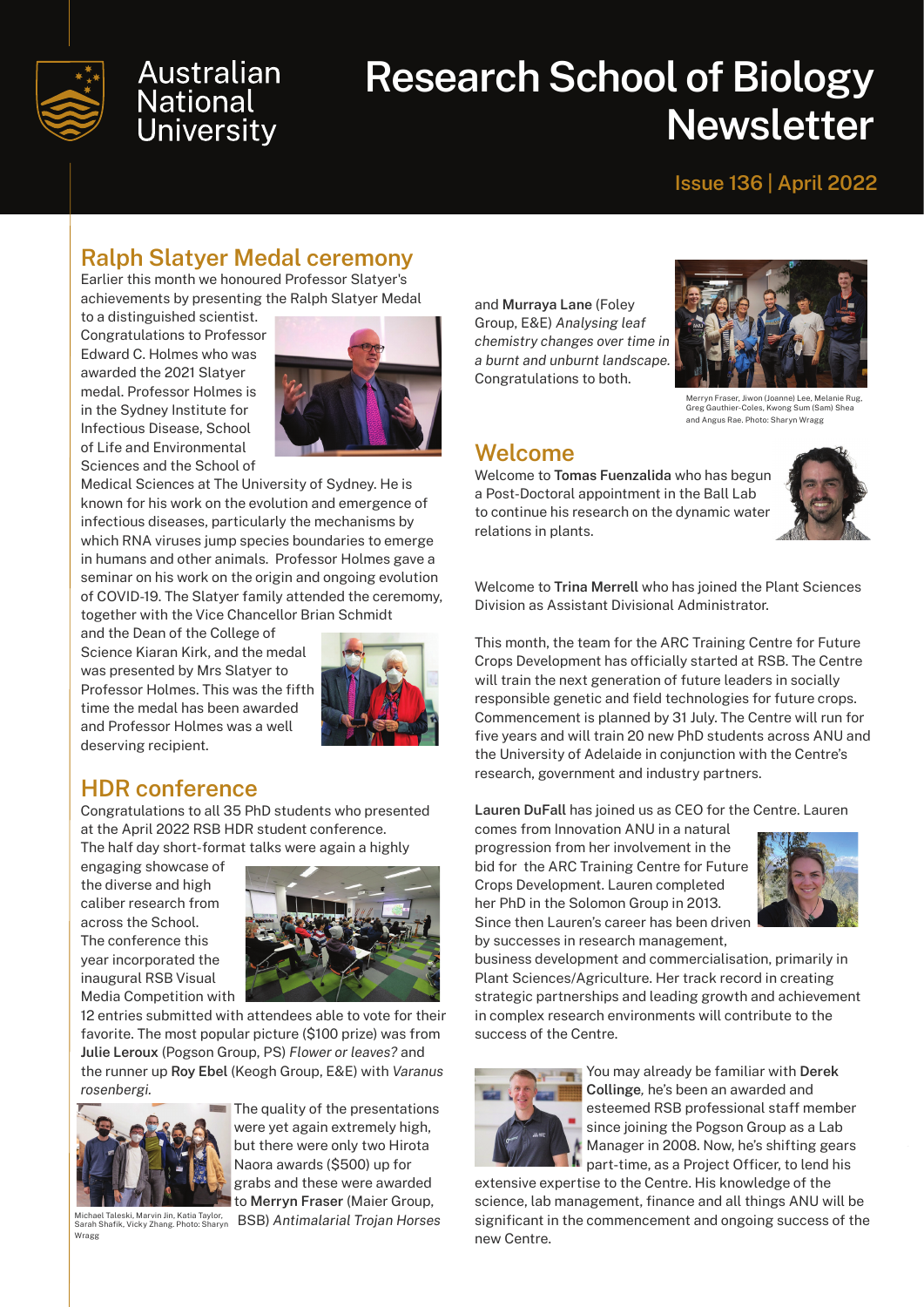**Alisha Duncan** may be another familiar face to many in the School. Alisha returns to RSB, having worked in the ARC Centre of Excellence for Translational Photosynthesis.

Alisha is thrilled to be back, as a Project Officer, working on communications, professional development, and mentoring, among other things, for the newly formed Centre. Alisha has a background in Resource and Environmental Science and returns from



a two year stint at the Research School of Earth Sciences.

#### **News**

**Paul Cooper** (E&E) gave a talk to viticulturists and Department of Primary Industries NSW regarding the effects of scales and mealy bugs on vines.

### **Congratulations**



Congratulations to **Cal Bryant** (Ball Group, PS) whose paper was awarded an Honorable Mention by Plant, Cell and Environment for Best Paper Published in 2021 by a PhD student.

Samsara (Jackson Group, BSB) won the Banksia Ignite award for startups at the Banksia Foundation awards earlier this month. Banksia awards are the main Australian awards for innovation in the sustainability space. You can read about the award ceremony [here.](https://www.einnews.com/pr_news/567064243/banksia-sustainability-award-winners-herald-a-bright-future-for-australia)

#### **Farewell**

Sadly, **Ben Long** (Price Group, PS) will be leaving in mid-May to take up an executive level position in the Defence Science Technology Group (DSTG) here in Canberra. He joined the Price and Badger Groups in 2003, and soon

became an international expert in the analysis of carboxysomes (the cyanobacterial version of a life support system for Rubisco). He has been a major player in the Bill & Melinda Gates Foundation funded RIPE program since 2013. His high-



profile in these fields is underpinned by breakthrough research contributions published in Nature, Nature Communications, and PNAS, among other contributions which have had a major impact on the course of photosynthesis and CCM research. Ben's humour, integrity and organisational roles in helping direct a team working on milestone-driven applied research will be greatly missed. He intends to keep in close contact with the Price Group as several projects are completed. We convey our very best wishes for his new career move and thank him for all the excellent science and comradery he provided over the past 19 years.



**2**

Congratulations to **Alonso Zavaleta**  (Ball Group, PS). Years of hard work have turned his dreams into a reality. He will begin a new chapter in his academic life in June 2022 as Assistant Professor of Biosensors with a joint appointment in the Engineering and Biology Departments at

Brock University in Canada. We wish him well in his new

adventures in Canada. We won't be saying "Farewell", but "See ya later" as he is already planning to return in Jan-Feb 2023 to continue collaborative research using Raman spectroscopy to explore dynamic water relations of plant vascular systems.

#### **Papers**

Clark I. Basic scientific evidence consistent with etanercept efficacy against Alzheimer's disease. *Neuroscience*. [https://doi.org/10.1016/j.](https://doi.org/10.1016/j.neuroscience.2021.11.002.) [neuroscience.2021.11.002.](https://doi.org/10.1016/j.neuroscience.2021.11.002.)

Doronina L, Hughes GM, Moreno-Santillan D, Jermiin LS et al. Contradictory phylogenetic signals in the Laurasiatheria anomaly zone. *Genes.*

Hoban S, Archer FI, Bertola LD, MacDonald AJ et al. Global genetic diversity status and trends: towards a suite of Essential Biodiversity Variables (EBVs) for genetic composition. *Biological Reviews.* [https://doi.](https://doi.org/10.1111/brv.12852 ) [org/10.1111/brv.12852](https://doi.org/10.1111/brv.12852 )

Holleley CE, Grieve AC, Grealy A, Medina I & Langmore NE. Thicker eggshells are not predicted by host egg ejection behaviour in four species of Australian cuckoo. *Scientific Reports.* [https://doi.org/10.1038/](https://doi.org/10.1038/s41598-022-09872-9 ) [s41598-022-09872-9](https://doi.org/10.1038/s41598-022-09872-9 )

Howard I, Head M, Youngentob K et al. Helping wildlife beat the heat: Testing strategies to improve the thermal performance of nest boxes. *Australian Zoologist.*

Kamali N, Rahimi F & Abadi ATB. Learning from retracted papers authored by the highly cited iranaffiliated researchers: Revisiting research policies and a key message to clarivate analytics. *Science and Engineering Ethics*. [https://doi.org/10.1007/](https://doi.org/10.1007/s11948-022-00368-3. ) [s11948-022-00368-3.](https://doi.org/10.1007/s11948-022-00368-3. )

Li Y-D, Hsiao Y, Huang D-Y & Cai C-Y. New species of Vetuprostomis from mid-Cretaceous amber of northern Myanmar (*Coleoptera: Tenebrionoidea: Prostomidae*). *Zootaxa.* [https://doi.org/10.11646/zootaxa.5125.5.6](https://doi.org/10.11646/zootaxa.5125.5.6 )

Mohammadi M, Abadi ATB, Rahimi F et al. Relationship of bacteria isolated from antral gastric biopsy with the incidence of dyspepsia in patients referred to Mehrad and Labbafinejad hospitals. J*ournal of Ilam University of Medical Sciences*. [http://sjimu.medilam.ac.ir/article-](http://sjimu.medilam.ac.ir/article-1-7104-en.html. )[1-7104-en.html.](http://sjimu.medilam.ac.ir/article-1-7104-en.html. )

Maier AG & Doerig C. "The sexy side of parasites": How parasites influence host sex and how the sex of the host impacts parasites. *Molecular and Biochemical Parasitology*. [https://doi.org/10.1016/j.](https://doi.org/10.1016/j.molbiopara.2022.11146.  ) [molbiopara.2022.11146.](https://doi.org/10.1016/j.molbiopara.2022.11146.  ) 

Outram MA, Figueroa M, Sperschneider J, Williams SJ et al. Seeing is believing: Exploiting advances in structural biology to understand and engineer plant immunity. *Current Opinion in Plant Biology.* [https://doi.](https://doi.org/10.1016/j.pbi.2022.102210 ) [org/10.1016/j.pbi.2022.102210](https://doi.org/10.1016/j.pbi.2022.102210 )

Rajput MI & Verma NK. Identification of critical